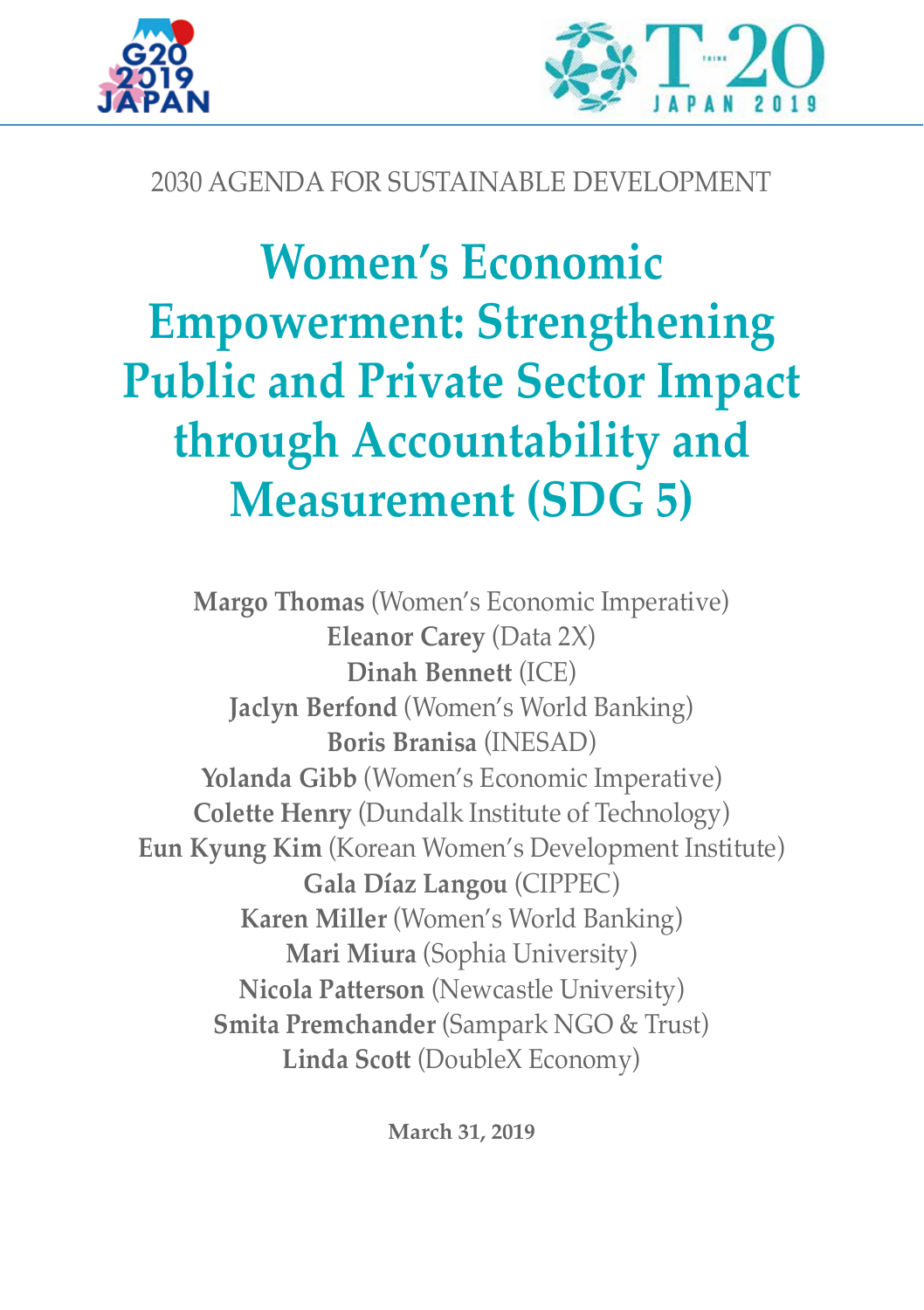



## **Abstract**

Women around the world face a wide array of economic realities, and live in varied social, cultural and political contexts. But they are also bound by common experiences which shape the ways that women interact with the economy differently from men. Efforts to advance the measurement of women's economic empowerment must highlight the systemic barriers that women face using standard objective indicators and highlight the economic value of women's unpaid work. Moreover, it is equally important to measure and account for subjective dimensions of 'empowerment' using proxy indicators that can be measured objectively (Buvinic, 2017).

This Policy Brief proposes mechanisms for measuring WEE going beyond the standard measures of legal and pay equity. It makes recommendations outlining the need to work towards common definitions and targets for WEE, as well as key actions which public and private sector actors can begin to implement immediately to have a positive impact on WEE and build robust monitoring and evaluation systems to track objective and subjective aspects of WEE. In addition, this brief outlines specific areas of measurement of WEE for both public and private sectors, recognizing that countries should measure their level of progress against their own starting points rather than comparing against other countries.

 *"Women's economic empowerment is at the heart of the 2030 Agenda. We will not achieve the Sustainable Development Goals if there is no accelerated action to empower women economically. We know that women's participation in all spheres of life, including in the economy, is essential to sustainable and durable peace and to the realization of human rights."* United Nations Secretary-General, António Guterres, March 2017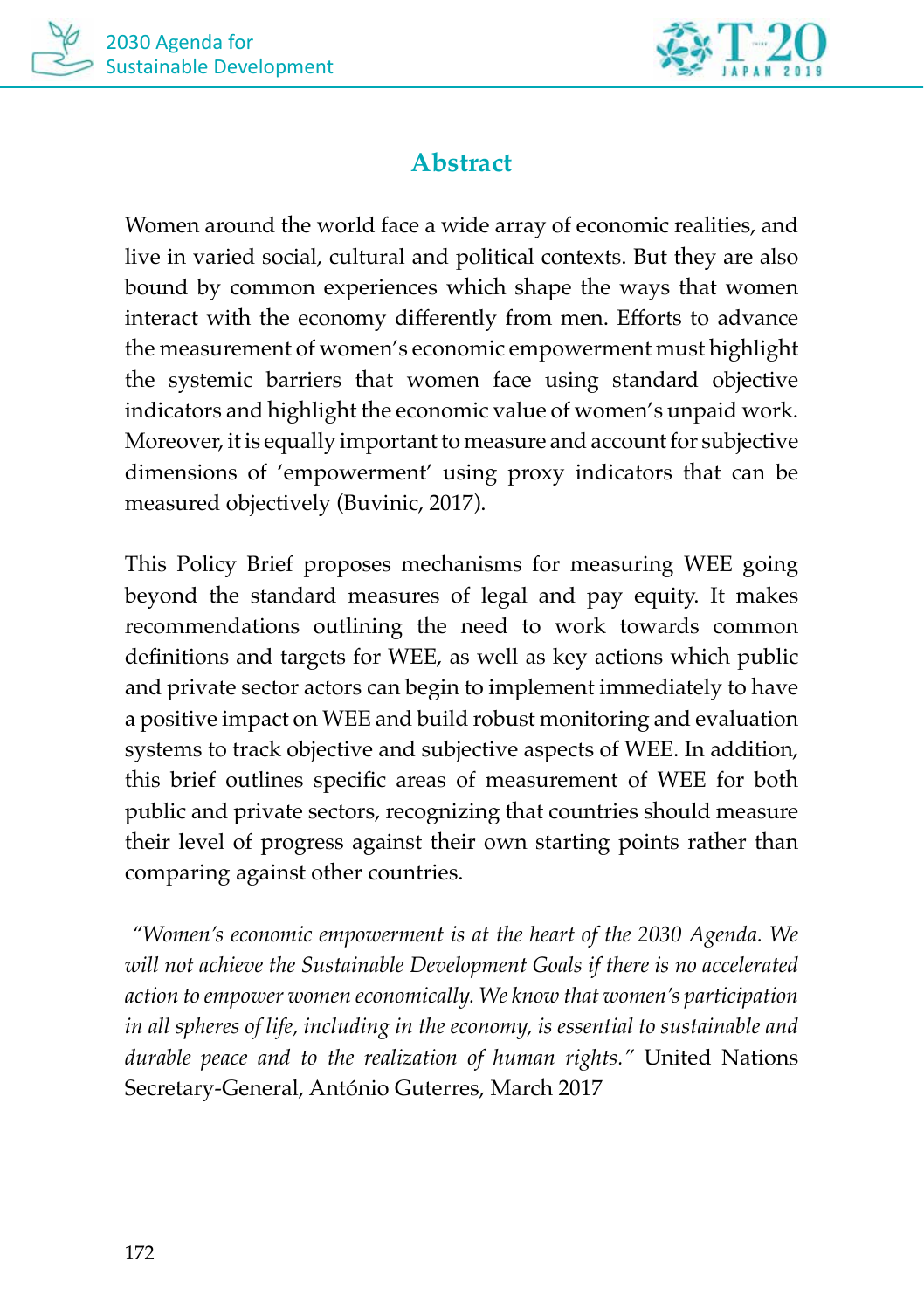



## **Challenge**

#### *MEASURING WOMEN'S ECONOMIC EMPOWERMENT*

Women's economic empowerment (WEE) is women's independent ability to participate in, contribute to and make economic decisions which have the potential for economic advancement (Golla *et al*., 2011; OECD, 2011). With the growing recognition that gender equality promotes economic stability and growth, under the respective 2018 Presidencies of Canada and Argentina, members of the G7 and G20 committed to an increased focus on gender economic equity. This commitment is largely driven by the growing body of evidence that points to WEE boosting economic growth and productivity, enabling greater

#### WEE and the SDGs

WEE is a prerequisite for sustainable development that cuts across all 17 Sustainable Development Goals, in particular:

- Goal 1: End poverty in all its forms, everywhere
- Goal 2: End hunger, achieve food security and improved nutrition, and promote sustainable agriculture
- Goal 3: Ensure healthy lives and promote well-being for all ages
- Goal 4: Ensure inclusive and equitable quality education and promote lifelong learning opportunities for all
- Goal 5: Achieve gender equality and empower all women and girls
- Goal 8: Promote sustained, inclusive and sustainable economic growth, full and productive employment and decent work for all
- Goal 10: Reduce income inequality within and among countries

Source: UN Women

equality of overall income distribution, supporting higher corporate profits, increasing economic resilience, supporting bank stability and contributing to other development outcomes such as improved health for women and children (IMF 2018). However, as noted by the IMF (2018) there is much work to be done since, "Despite progress, women and men do not have the same opportunities to participate in economic activity, and when women do participate, they do not receive the same recognition, wages, or benefits as men."

Moreover, based on the World Economic Forum's estimates, at the current rate of progress it will take 217 years to close the overall global gender gap in female labor force participation and equal economic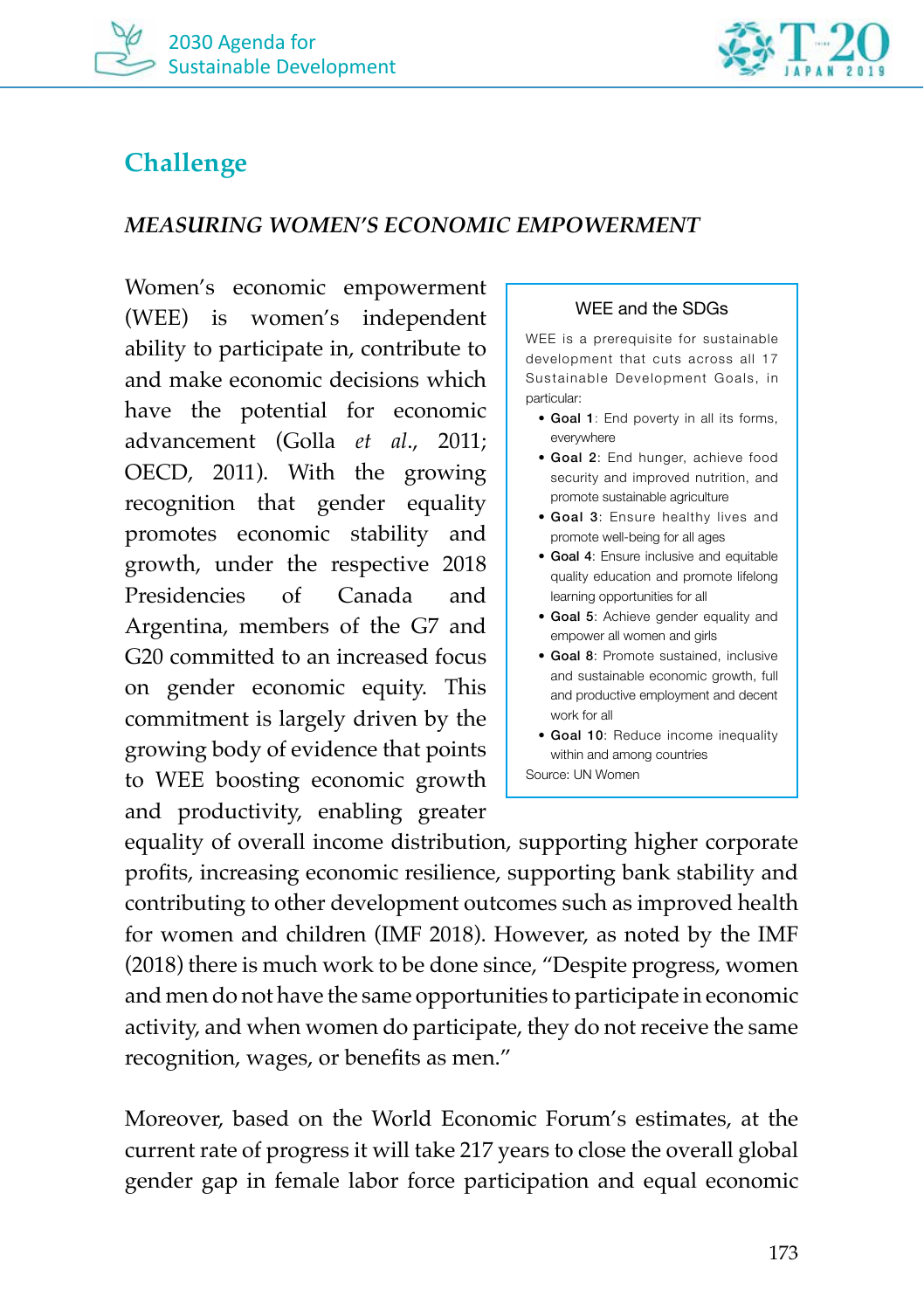

opportunities.

This brief recognizes that issues of WEE are complex, requiring cultural and contextual sensitivity, and recognition of the fact that women do not constitute a homogenous group and, as a consequence, 'one size' economic policies, initiatives and measures do not 'fit all.' Moreover, although empowerment itself is transversal across economic, political, social and psychological domains (Fox and Romero, 2016) and is often perceived at the level of the individual, it can and should be measured at the household and community levels as well to capture the ripple effects of WEE (Buvinic, 2017; Scott, 2016). Hence the challenge in defining and measuring the empowerment of women as economic actors is to establish a common framework that works at different levels of analyses, given variations in context.

## **Challenge 1: Accountability and impact on WEE will look different in different contexts**

To advance WEE, multiple stakeholders must assume and be held accountable for impact through measurement and corresponding governance mechanisms. Accountability and impact on WEE will look different for the public and private sectors, for economies with large informal sectors versus those that are predominantly formalized, those that rely on agriculture versus those that are driven by the services or industry. Varied cultural, social and political contexts also make setting goals that enable cross-country comparability a challenge. This brief takes the approach of outlining broad policy areas for major stakeholders (public and private sectors) that should be considered to ensure that WEE is achieved and has the desired impact on labour (wage and salaried employment), farming and entrepreneurship, distribution of unpaid work, and digital and financial equity.

## **Challenge 2: Paucity and quality of data compromise measurability and accountability**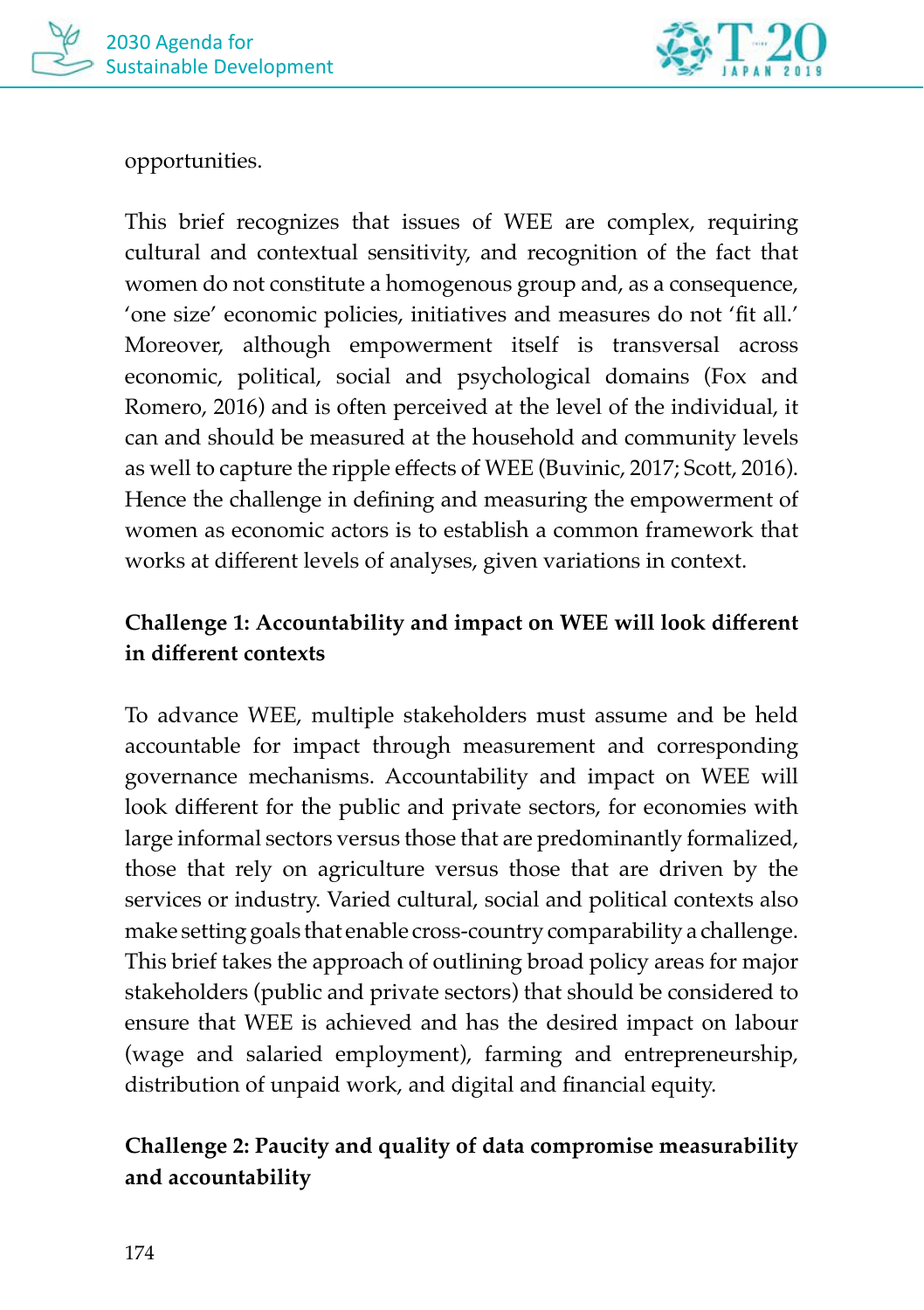



Interventions to improve WEE may be directed at one or a number of the following: direct outcomes such as knowledge, skills or acquiring productive assets; intermediate outcomes such as changes in women's decision-making roles in their businesses/ farms; or final outcomes such as business income, employment, asset ownership, gender norms, and women's self-confidence (Buvinic and Furst-Nichols, 2015). Some indicators have more established methodologies than others however.

Much of the focus in measurement of WEE to date has been on economic outcomes rather than the process through which women become economically empowered (Buvinic, 2017). In addition, even for measures that have been widely agreed, data collection to support these measures is low and there are significant gaps on issues such as occupational safety and health (OSH) conditions. As a result, related policy and decision making has been correspondingly weak. Moreover, as the world of work evolves, coverage and measurement issues that already existed may become exacerbated and new gaps in data on women's economic lives may emerge. Specific data challenges include:

- Data on individuals in informal jobs (both as employees and in self-employment), which in some developing countries accounts for the majority of employment, is particularly difficult to capture. As women are more likely than men to be in the most vulnerable informal jobs (ILO 2018b), data on this group is crucial to ensure that countries can move towards formalization in a gender-sensitive way.
- Data on work, pay and working conditions at an individual level, i.e. pay or profit, is also low in developing country contexts.
- The conceptualization of the household has to be de-constructed to better estimate women's contribution to the economy since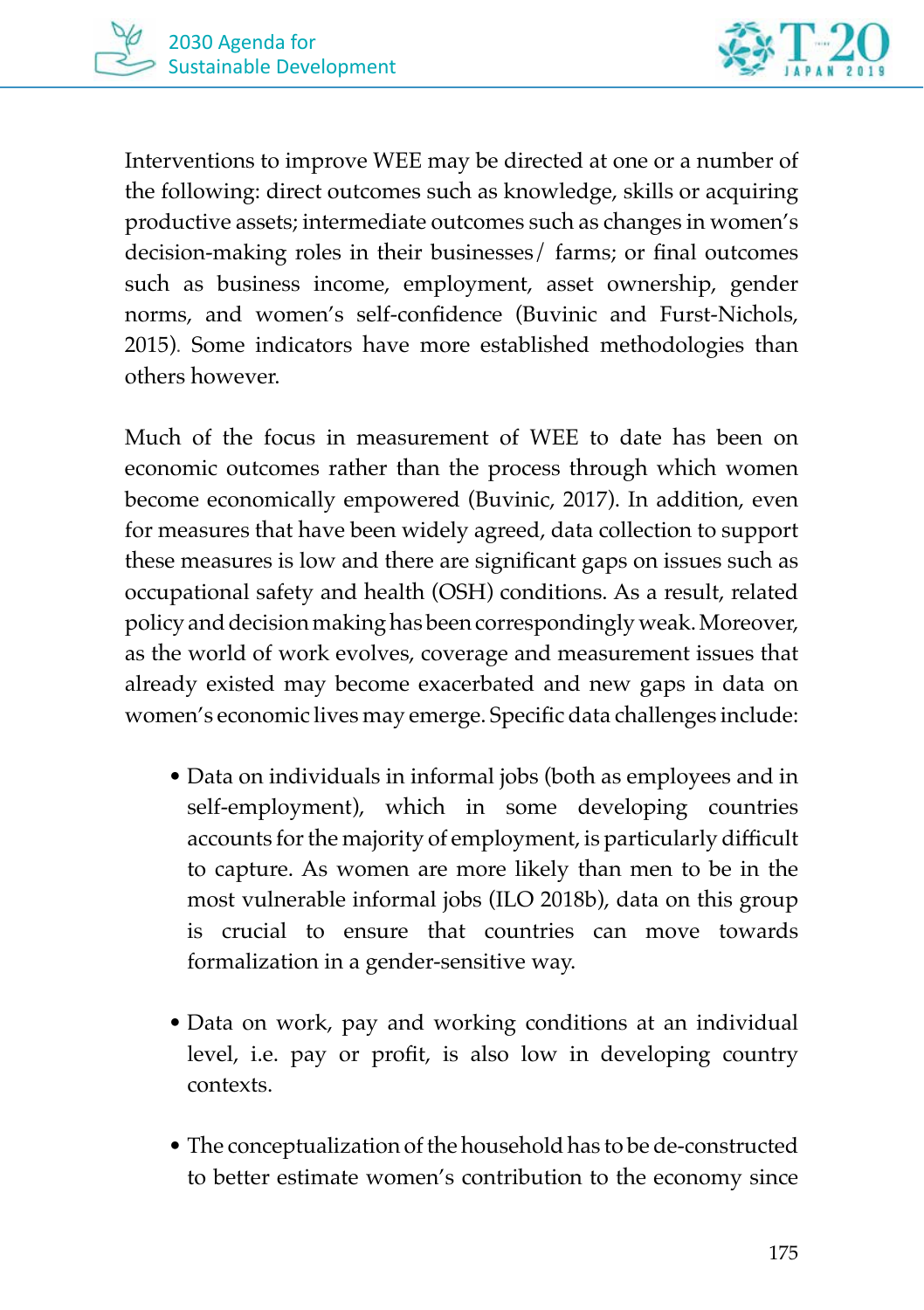

current concepts of the household makes women invisible.

- WEE is shaped by both paid and unpaid work, the majority of which is done by women. However, coverage of data on unpaid work is currently low and failure to deal with this issue hampers our understanding of WEE (Scott 2016) at the national and subnational levels.
- Measurement of access to and ownership of assets, including physical assets like land, as well as notional assets such as financial and digital assets, for men and women separately is also a challenge that must be met.

#### **Challenge 3**

#### **Governance Mechanisms and Measurement of Progress:**

#### **a. Public Sector**

Mechanisms and measurements of progress need to take account of the public sector's role in WEE on three levels: public sector as employer; public sector as shaper and implementer of policy that can enhance or slow WEE; and public sector as compiler of official statistics on WEE and as user of these statistics to define and monitor progress in public policies regarding WEE. As noted by Thomas et al. (2018):

"The collection and dissemination of robust and consistent sexdisaggregated economic and social data to inform and support evidence-based policy making poses a significant challenge. Therefore, the integration and implementation of a gender focus on data collection, disaggregation, analysis and publication all demographic, social and economic statistics are critical for designing, implementing and monitoring gender-informed policies".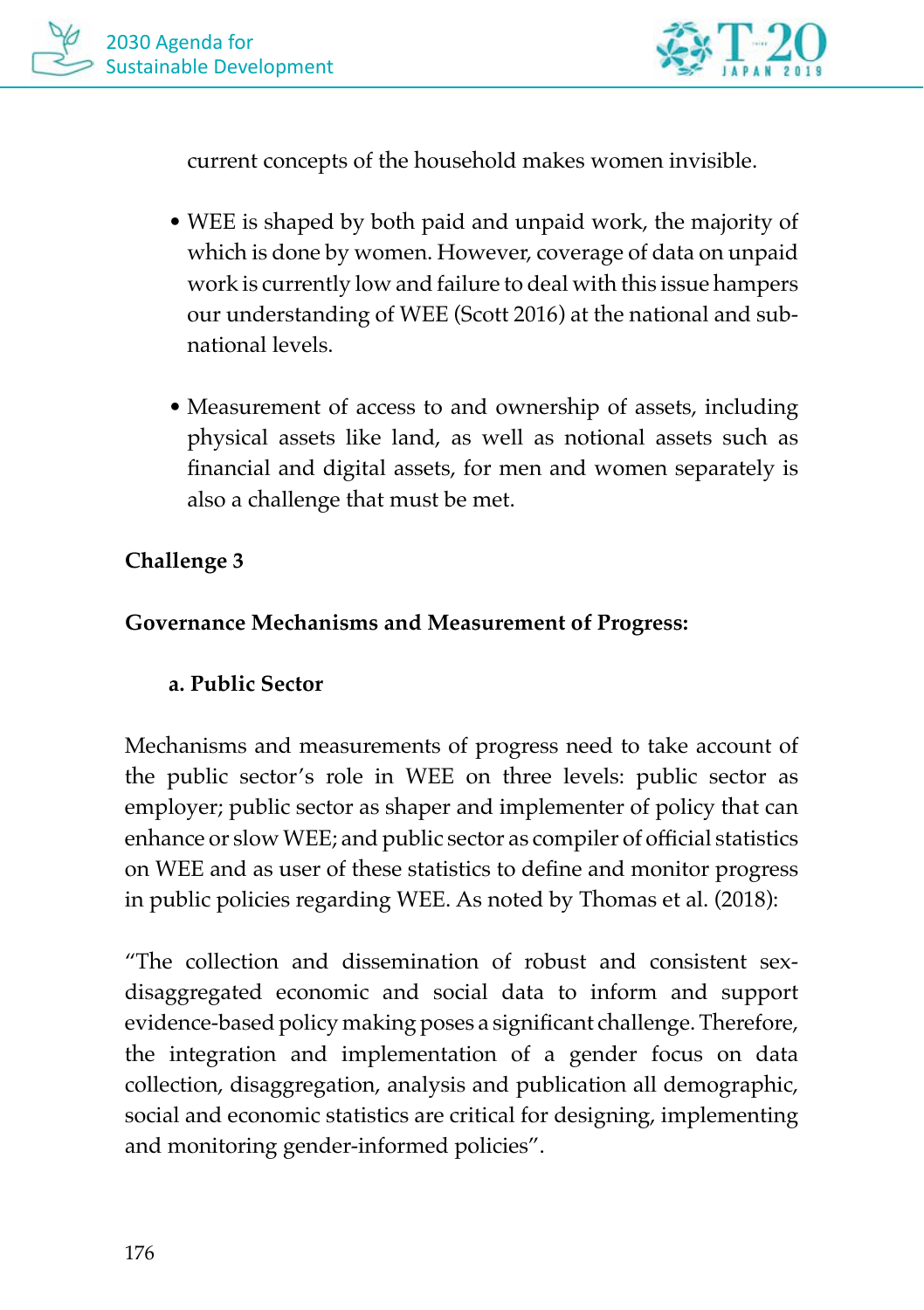



#### **b. Private Sector**

Accountability mechanisms are challenging in the private sector as they must deal with the private sector's role as employers, i.e. directly influencing WEE, but also in terms of the goods and services they produce and how these directly or indirectly impact WEE, and the data they generate that can be useful to measure and monitor WEE. Access to and sharing of meaningful data on WEE is a key challenge for private sector organizations which the proposals below are designed to address.

## **Proposal**

#### **Proposal 1**

**Agree a definition and framework of women's economic empowerment (WEE) to facilitate the setting of clear goals and targets for labor, farming and entrepreneurship, digital and financial equity**

A number of frameworks for and definitions of WEE have been devised, including the framework shown in Figure 1 below. There is general agreement that key areas of focus for the measurement of WEE include (a) women's economic outcomes, e.g. labour market outcomes; and (b) subjective aspects such as increases in women's agency. However, a universally adopted definition/ framework has not been arrived at. The first proposal therefore, is for countries to work together to establish a common definition and measurement framework on WEE process and outcomes that will apply across cultures (Scott 2016). This would enable agreement on goals and targets.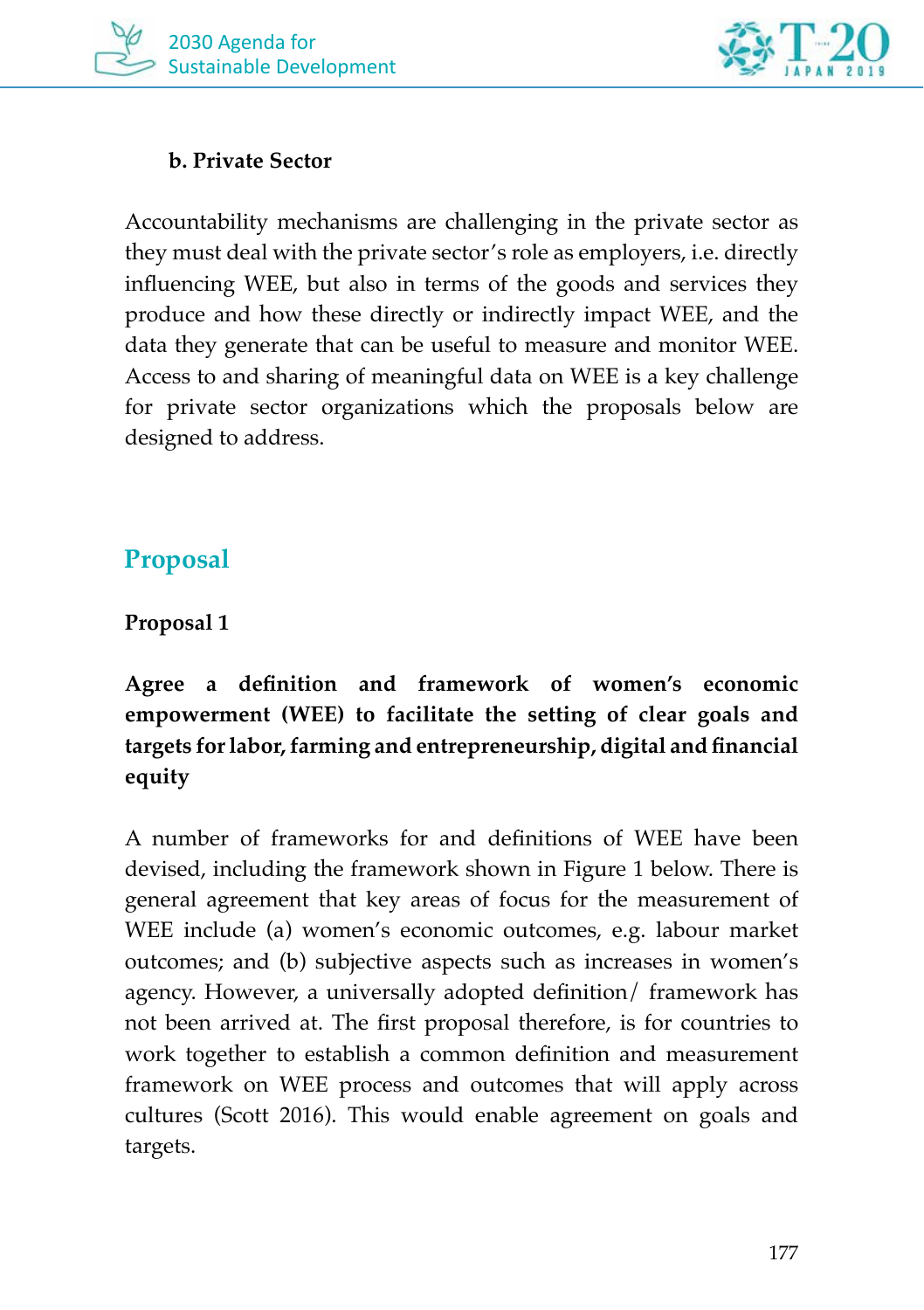



Source: Women's World Banking, 2018.

## **Proposal 2**

## **Strengthen the public sector's direct (policy-making and budgeting) and indirect (data compilation) role in bringing about WEE**

Accountability mechanisms to hold public sector actors accountable as employers, policy makers, and statistics compilers, will necessarily involve civil society actors, self-reporting between government arms, and the electorate prioritizing and following activities on WEE.

With regard to the public sector's policymaking and implementing role, we recommend the following (Thomas, et al, 2018):

• Design and implement policy processes to systematically include a gender focus on the determinants of gender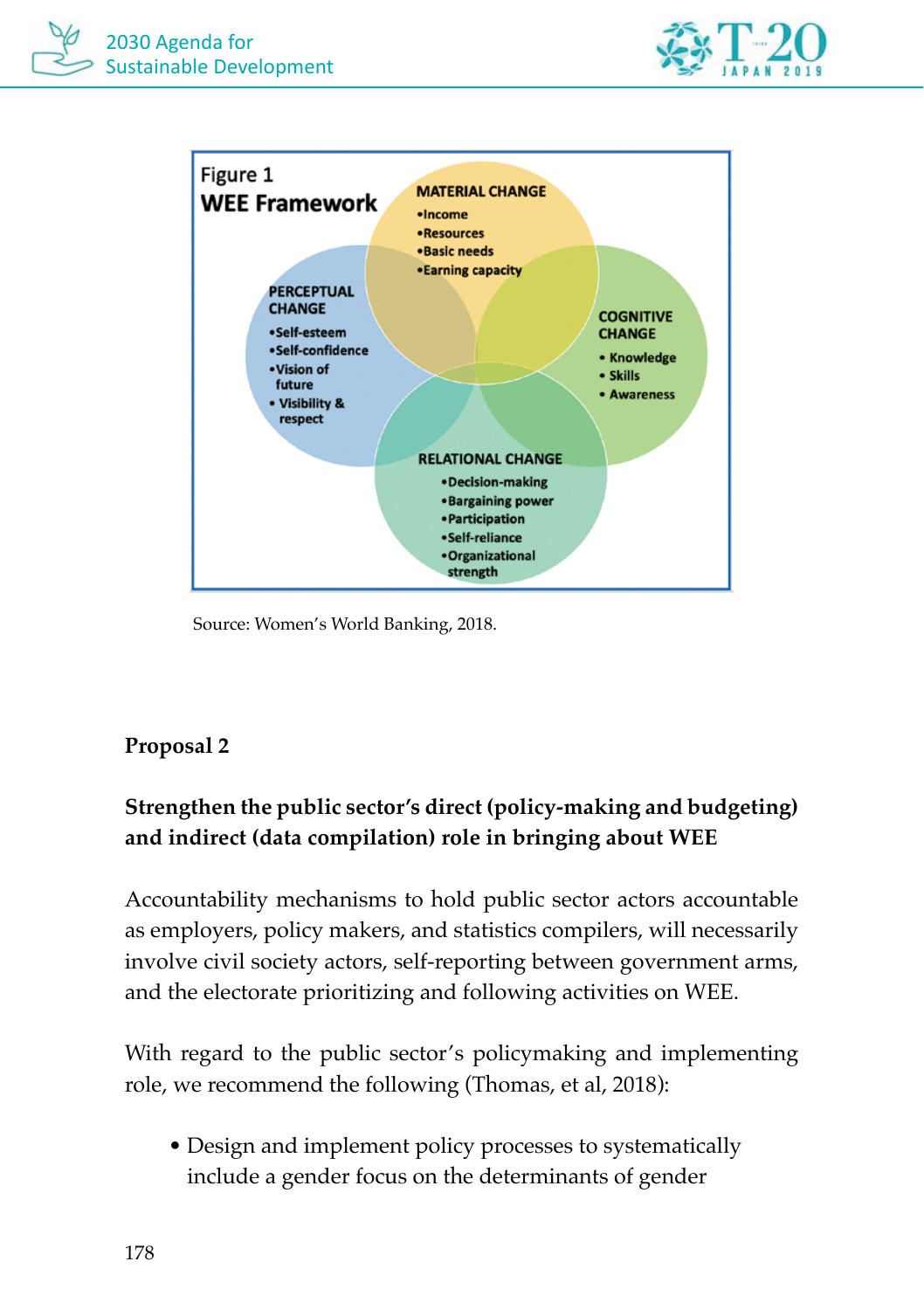

inequities by requiring, implementing, and resourcing impact assessments to assure inclusivity, transparency, consistency and accountability.

• Implement gender budgeting at national and sub-national levels, placing implementation and

#### Box 1. Commentary on the Importance of Sex Disaggregated Data

"*When we don't count women or girls, they literally become invisible*," says Sarah Hendriks, director of gender equality at the Bill & Melinda Gates Foundation.

 "*The dearth of data makes it difficult to set policies and gauge progress, preventing governments and organizations from taking measurable steps to empower women and improve lives*." Mayra Buvinic, Data2X/ U.N. Foundation Senior Fellow

Source: New York Times, 2015

accountability at the political center of fiscal decision-making on the ministries of finance.

Recognizing that data constitute essential inputs for quality policy design, benchmarking and measuring progress on implementation, and accountability (Thomas, et al, 2018), we recommend that governments take the following steps to improve WEE data availability and quality:

- Provide resources to national statistical systems to close gender data gaps.
- Give priority to the following categories of statistical data collection: labor, digital and financial inclusion; measurement of unpaid work; participation in the agricultural and agribusiness sectors; and, access to care support and social protection.
- Develop robust reporting and communication mechanisms to share this information with stakeholders for analysis, policy design, impact assessments, monitoring and evaluation, and advocacy.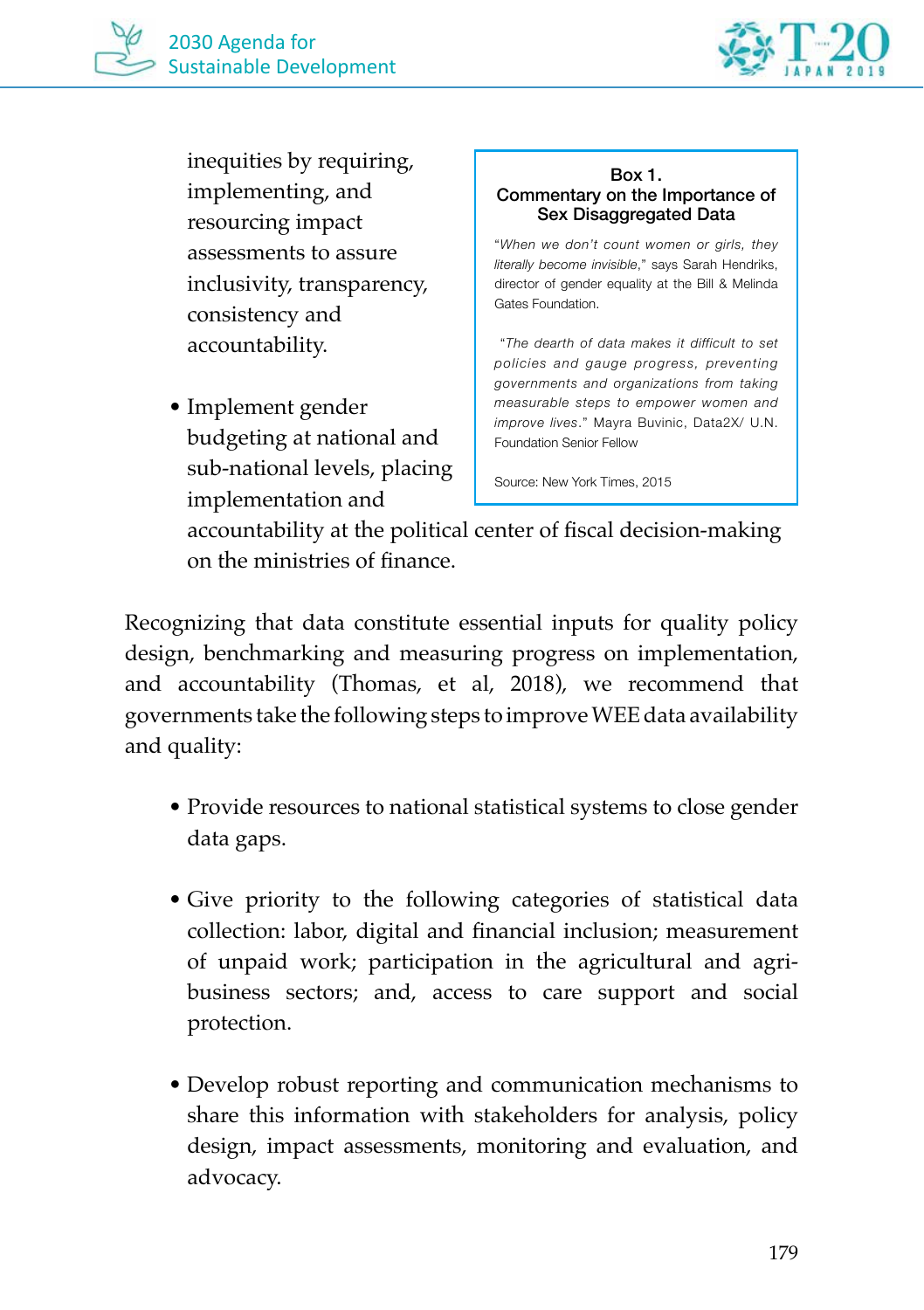

Supporting gender-based research initiatives such as the work of the Global Women's Entrepreneurship Policy research group, which examines existing policies on a comparative basis across countries using a gender lens, is also recommended (Henry et al., 2017).

Recommendations under proposal 3 below also pertain to the public sector's role in collecting data from the private sector and as employers in their own right.

## **Proposal 3**

## **Build robust public-private data sharing mechanisms to enable monitoring and evaluation of key areas of WEE in employment and enterprise and farming.**

*Employment (wage and salaried)*. Standardized measures of rank and pay should be mandated for reporting on an annual basis.

- Pay, in particular, should be reported according to a set formula, such as was done by the U.K. government in spring of 2018, in order that differences cannot be hidden and sources of pay inequity are made clear.
- A national survey, similar to the one conducted by the World Economic Forum's 2010 Corporate Gender Gap Report, should be undertaken to monitor availability of supportive programs, such as mentoring or maternity leave, as well as perceptions of barriers and women's career progress within firms.
- Public disclosure of board and senior management composition by gender should be mandated.
- Governments should collect data from small and medium firms, not just from large corporations, as the majority of every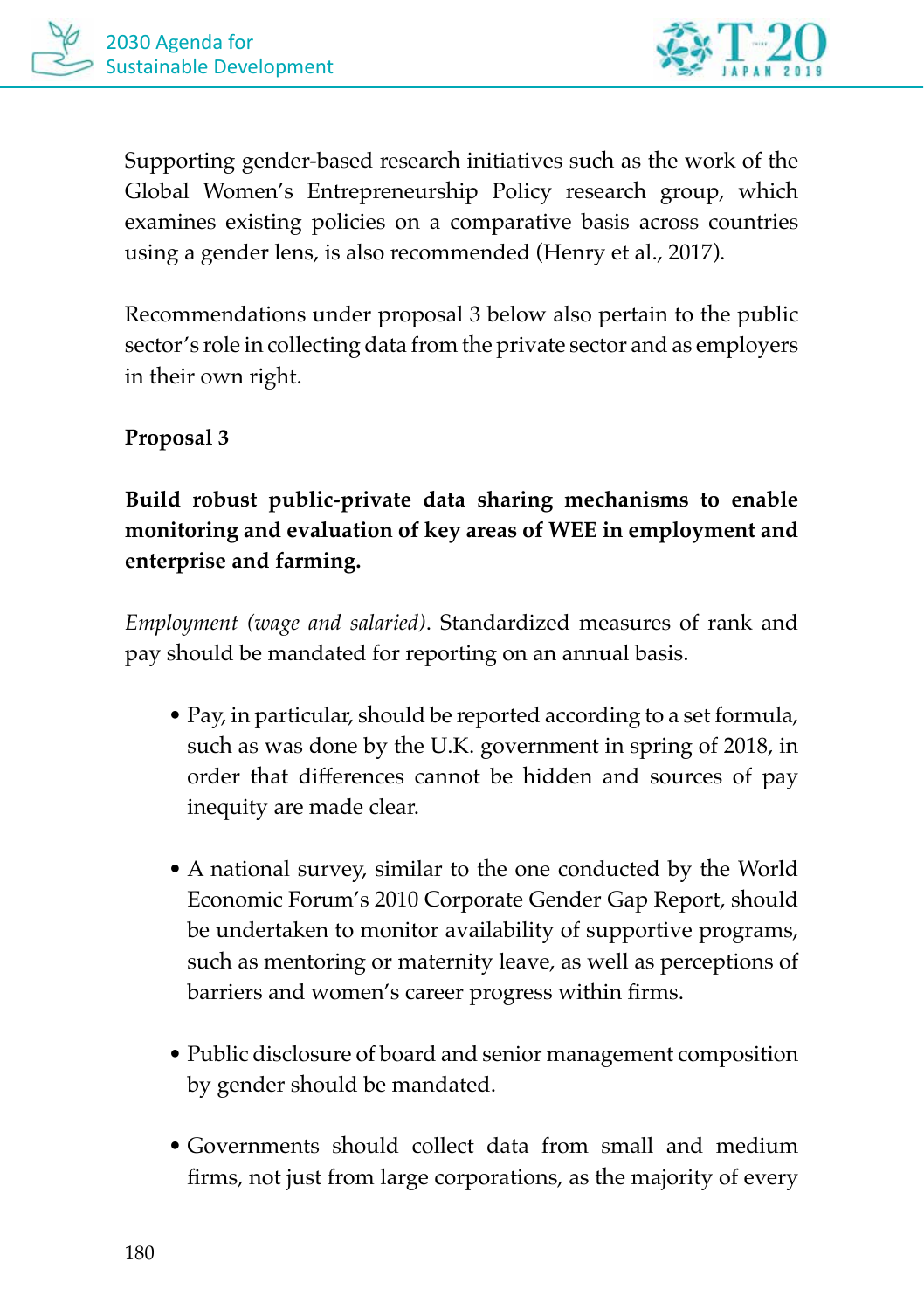

population is employed by firms with fewer than 250 employees.

• These data will only capture individuals employed in the formal sector however. Individuals in the informal sector or working informally in formal sector jobs and the 'gig economy' should be enumerated through improved labour force surveys, in line with new guidance from the ILO (ILO 2018a).

#### *Enterprise and Farming*.

- Existing data collection on enterprise should include a gender marker to identify female owned or operated businesses, with a standardized definition so that cross-national comparisons can be made.
- Similarly, female-owned or operated farms should be identified and measured. Equally important is to better measure women's participation in farming, both subsistence production and cash cropping (UNFAO 2017; ILO 2018a).
- Existing laws barring collection of gender data by banks and other financial sector providers should be lifted where they are in operation, and
- Sex-disaggregated financial data on account ownership and usage, credit levels and interest, savings, insurance, pensions etc. should be reported regularly in an anonymized format to financial regulators in-country and to the IMF Financial Access Survey.
- Sex-disaggregated digital data on ownership and use of digital communication technologies and on mobile banking should be encouraged and made available on an anonymized basis to monitor digital and financial inclusion.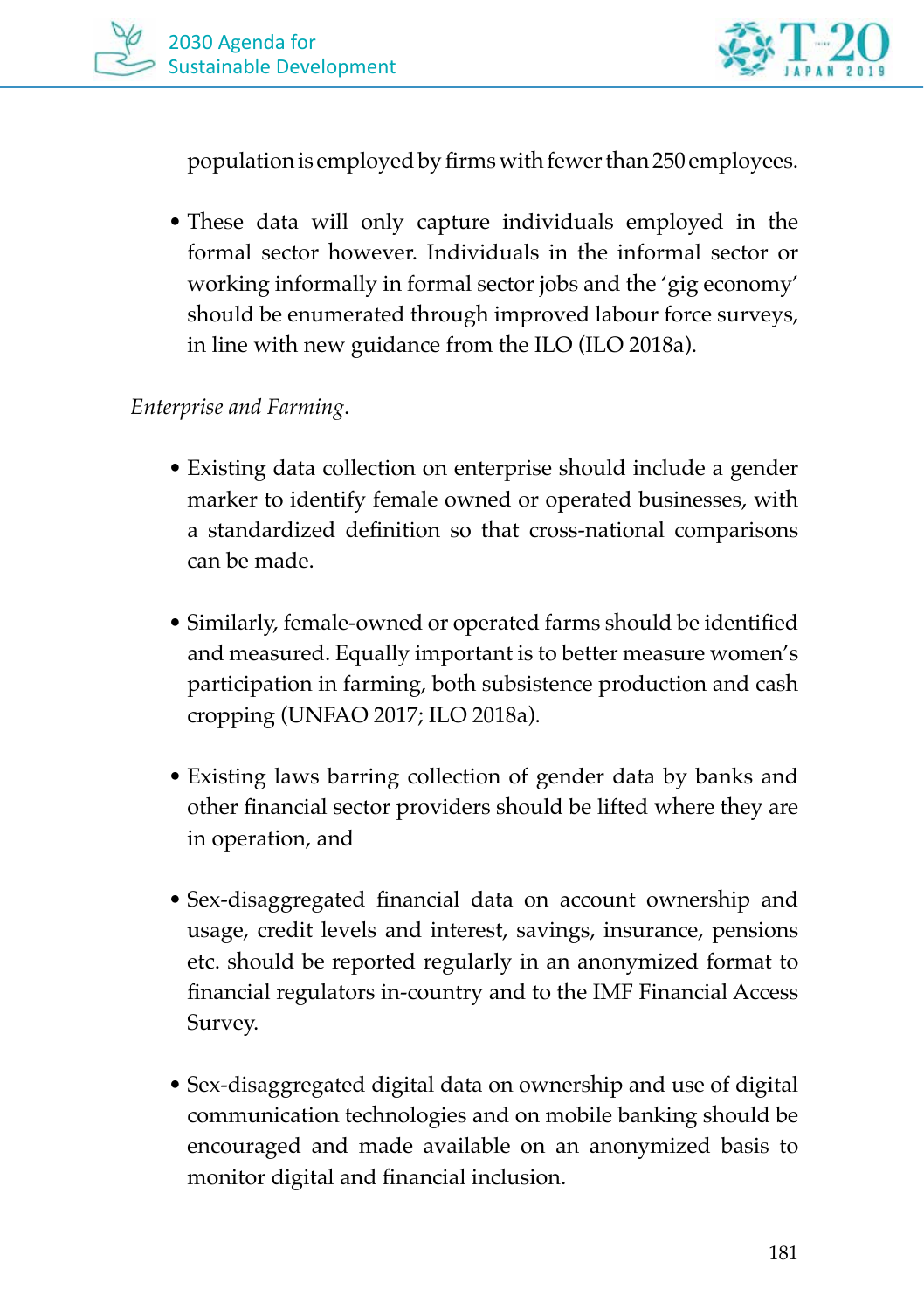



Mechanisms of accountability in the private sector require strengthening. Often, unless a regulation gives government bodies the ability to mandate information, voluntary or self-reporting mechanisms are used. However, voluntary and self-reporting schemes are not sufficient. In some cases these schemes are used to ward off mandatory reporting and limit oversight. Public-private sector collaborations should be pursued to increase access to and mine private sector data for public good WEE purposes.

### **CONCLUSION**

Women's economic empowerment (WEE) is a complex issue. It is influenced by myriad social, cultural and political factors, and will always be a context-dependent phenomenon. This Policy Brief has outlined the key challenges associated with the measurement of WEE and has offered a number of proposals for its enhancement. However, the success of these proposals is contingent on the following:

- 1.Acknowledgment and understanding of both the systemic barriers and contextual differences involved in WEE;
- 2.Concerted efforts to address the data gaps;
- 3.Application of a gender lens to all areas of economic empowerment, including policies and support initiatives designed to promote same; and
- 4.Commitment from all stakeholders to play their part in enhancing WEE globally.

Finally, meeting the measurement challenge to assess not only the outcomes but the process of WEE as a means to WEE outcomes and a valued end in itself, should also be prioritized.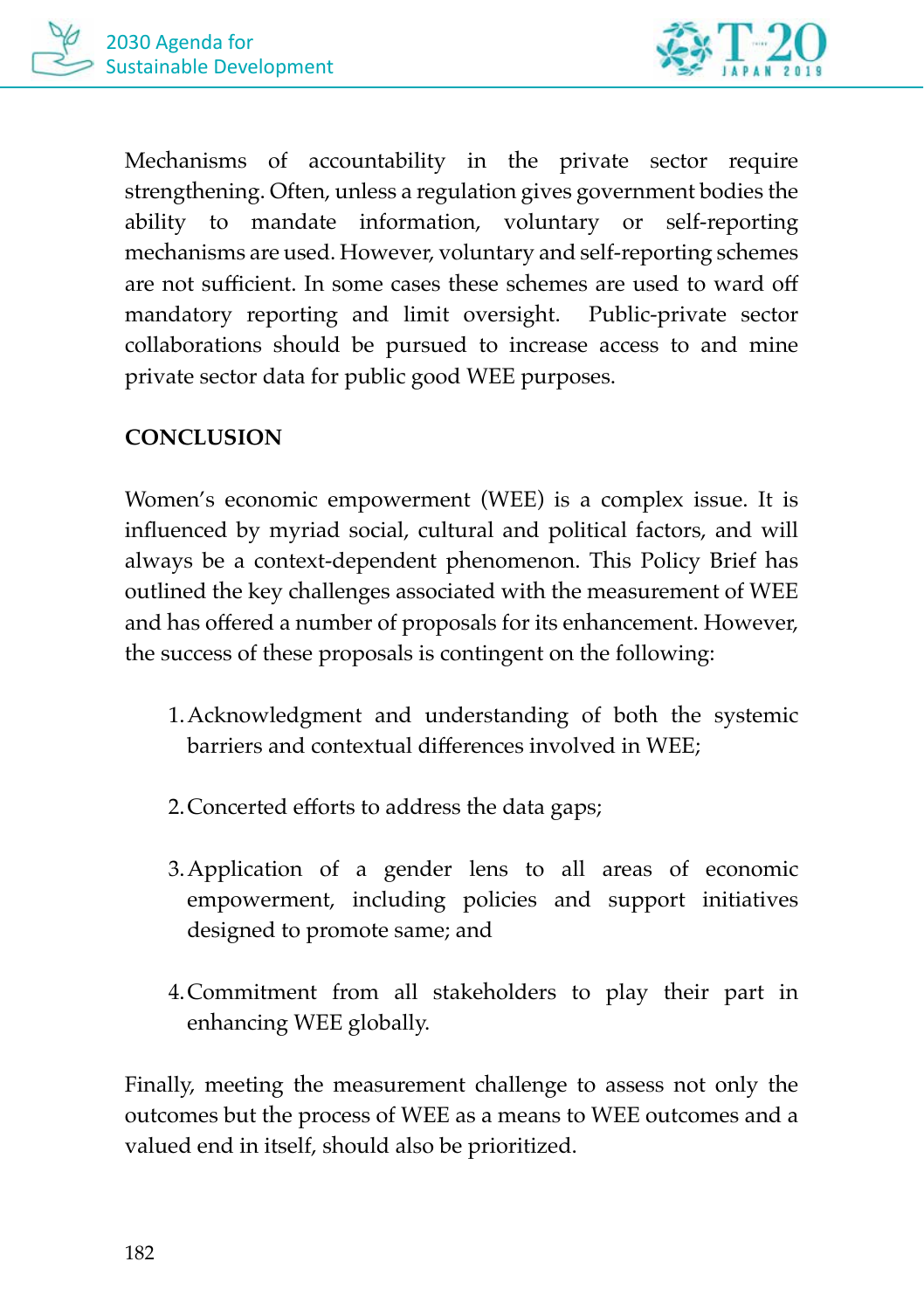



## **References**

- Buvinic, M. 2017. Measuring Women's Economic Empowerment: Overview. Available at: http://www.womeneconroadmap. org/sites/default/files/Measures\_Overview.pdf.
- Buvinic, M. and Furst-Nichols, R. 2015. Measuring women's economic empowerment: companion to a roadmap for promoting women's economic empowerment. Available at: http://www.womeneconroadmap.org/sites/default/files/ Measuring%20Womens%20Econ%20Emp\_FINAL\_06\_09\_15. pdf
- Fox, L., and Romero, C. 2016. In the mind, the household, or the market? Concepts and measurements of women's economic empowerment. Available at: http://www.womeneconroadmap. org/sites/default/files/Louise%20Fox%20-%20 Measuring%20subjective%20empowerment%20v3-2.pdf
- Golla, A. et al, 2011. Understanding and Measuring Women's Economic Empowerment: Definition, Framework and Indicators. Washington, DC: ICRW. Available at: https://www. icrw.org/wp-content/uploads/2016/10/Understandingmeasuring-womens-economic-empowerment.pdf
- Henry, C., Orser, B., Coleman, S., Foss, L. & the Global WEP Research Team. 2017. Women's Entrepreneurship Policy: A 13 nation cross country comparison. International Journal of Gender & Entrepreneurship, 9(3): 206-228.
- ILO 2018a, Main findings from the ILO LFS Pilot Studies, Available at https://www.ilo.org/stat/Areasofwork/ Standards/lfs/WCMS\_627815/lang--en/index.htm
- ILO, 2018b, Women and Men in the Informal Economy: A statistical picture. Available at: https://www.ilo.org/wcmsp5/ groups/public/---dgreports/---dcomm/documents/ publication/wcms\_626831.pdf
- IMF, 2018. Pursuing Women's Economic Empowerment. Washington, DC: IMF. Also available at: https://www.imf.org/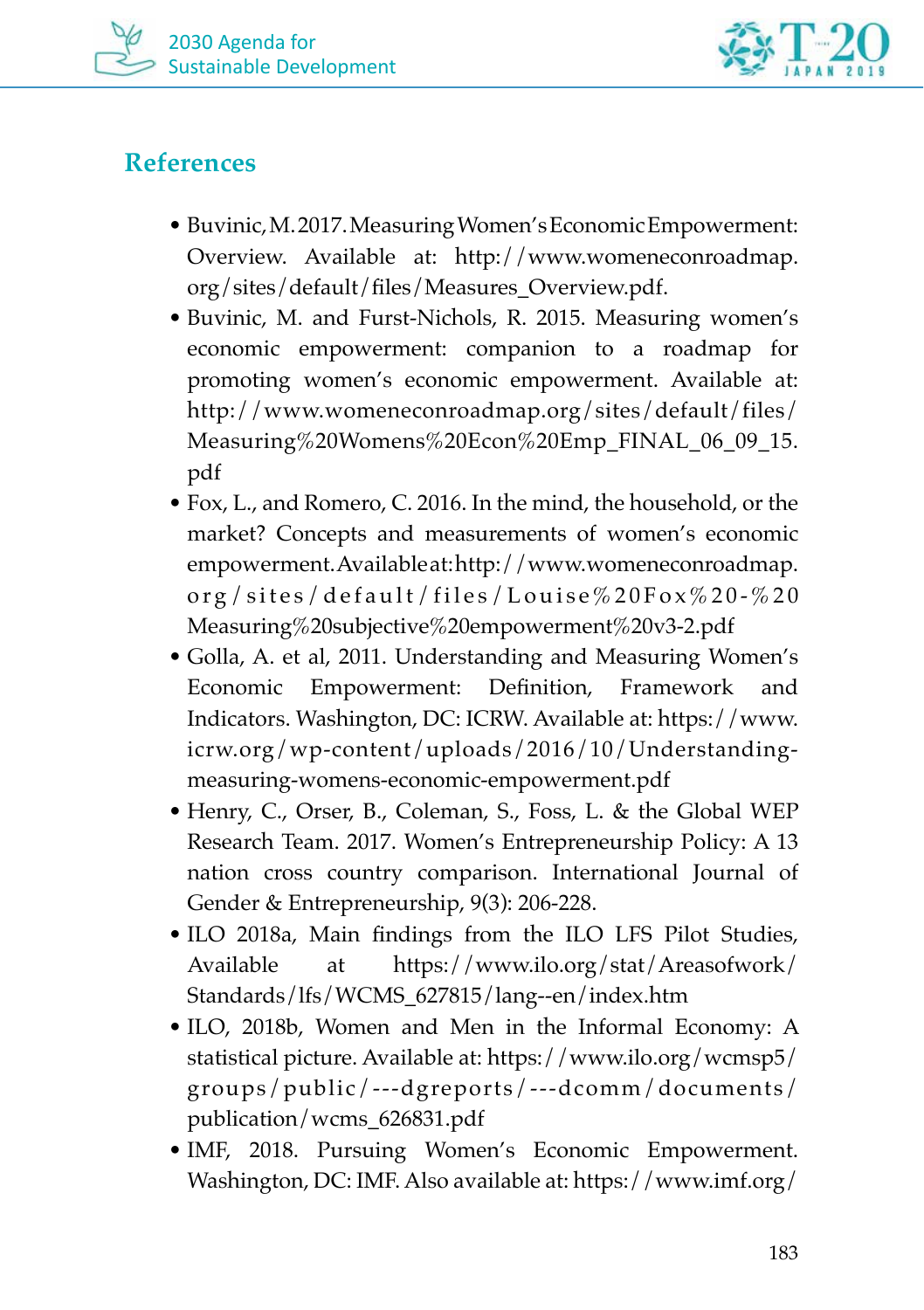

en/Publications/Policy-Papers/Issues/2018/05/31/ pp053118pursuing-womens-economic-empowerment

- IMF. Financial Access Survey. Available at http://data.imf. org/?sk=E5DCAB7E-A5CA-4892-A6EA-598B5463A34C.
- Kochhar, K., S. Jain-Chandra, M. Newiak, 2017. Women, Work, and Economic Growth: Leveling the Playing Field. Washington, DC: IMF.
- OECD, 2011. Women's Economic Empowerment Issues Paper. Paris: OECD. Also available at: https://www.imf.org/en/ Publications/Policy-Papers/Issues/2018/05/31/ pp053118pursuing-womens-economic-empowerment
- Scott,L. 2016. Advisory note on measures: women's economic empowerment. Available at https://www.doublexeconomy. com/wp-content/uploads/2018/11/advisory-note-onmeasures-final2016.pdf.
- Thomas, M. Novión, C.C. et al. 2018 "Gender mainstreaming: a strategic approach", (T20 Policy Brief), Global Solutions Journal, 1[2], 155-173.
- UNFAO, 2017. Guidelines for collecting data for sexdisaggregated and gender-specific indicators in national agricultural surveys. Available at: http://gsars.org/wpcontent/uploads/2017/10/GENDER-FINAL\_Guideline\_ May2017-Completo-10-1.pdf
- World Economic Forum, 2010. The Global Gender Gap Report. Available at: http://www3.weforum.org/docs/WEF\_ GenderGap\_Report\_2010.pdf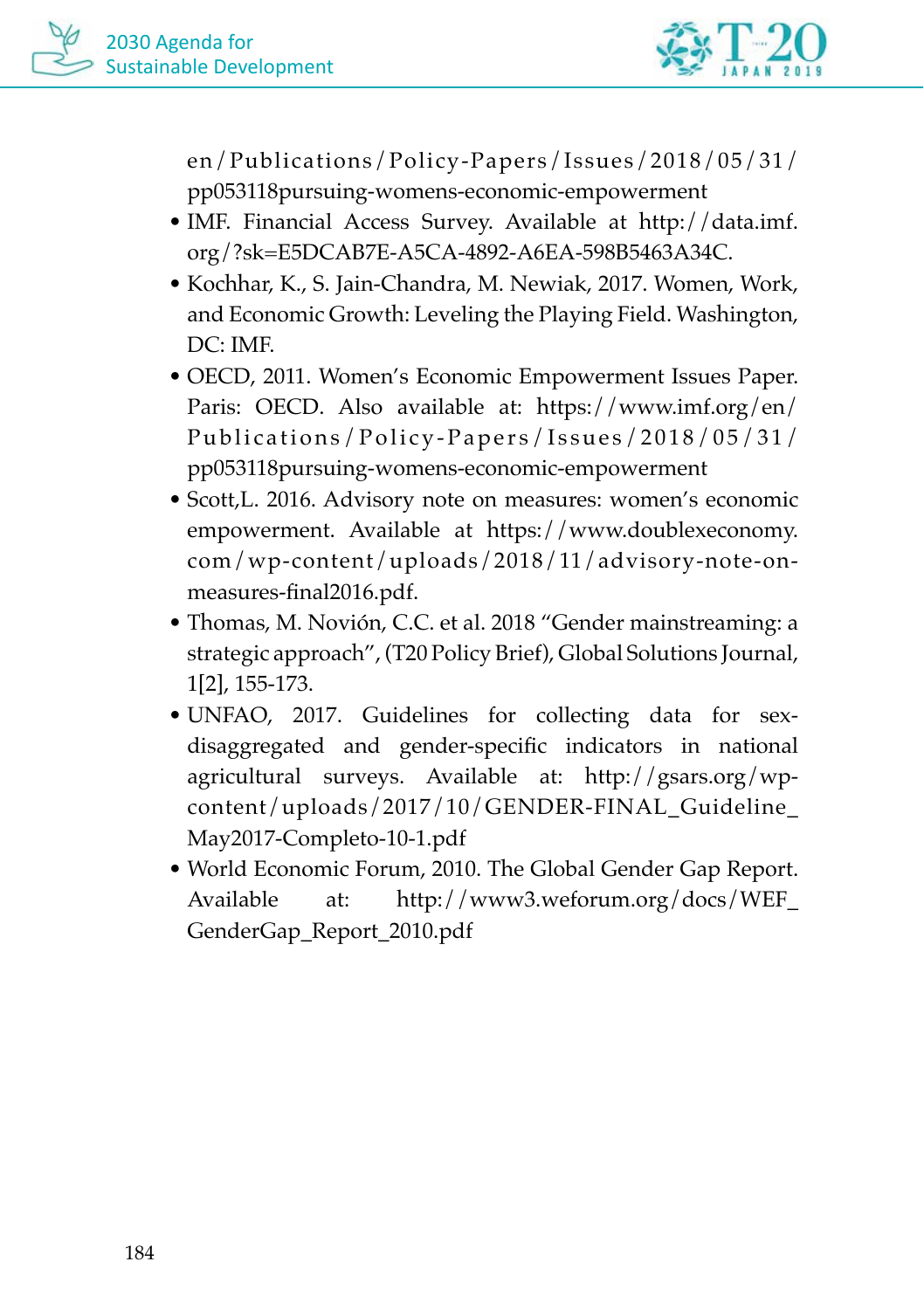



## **Appendix**

## **The Sustainable Development Agenda and Gender Equality**

The post-2015 development agenda, led by UN Member States with broad participation from a range of stakeholders, has targets agreed under Goal 5 on gender equality and women's empowerment. Goal 5 also has links to Goal 8 on sustained, inclusive economic growth, full and productive employment and decent work for all and Goal 10 on reducing inequalities between and within countries.

SDG 5 aims to achieve gender equality and empower all women and girls by 2030. It has nine associated targets, all with links to economic empowerment.

- End all forms of discrimination against all women and girls everywhere
- Eliminate all forms of violence against all women and girls in the public and private spheres, including trafficking and sexual and other types of exploitation.
- Eliminate all harmful practices, such as child, early and forced marriage and female genital mutilation.
- Recognize and value unpaid care and domestic work through the provision of public services, infrastructure and social protection policies and the promotion of shared responsibility within the household and the family as nationally appropriate.
- Ensure women's full and effective participation and equal opportunities for leadership at all levels of decision making in political, economic and public life.
- Ensure universal access to sexual and reproductive health and reproductive rights.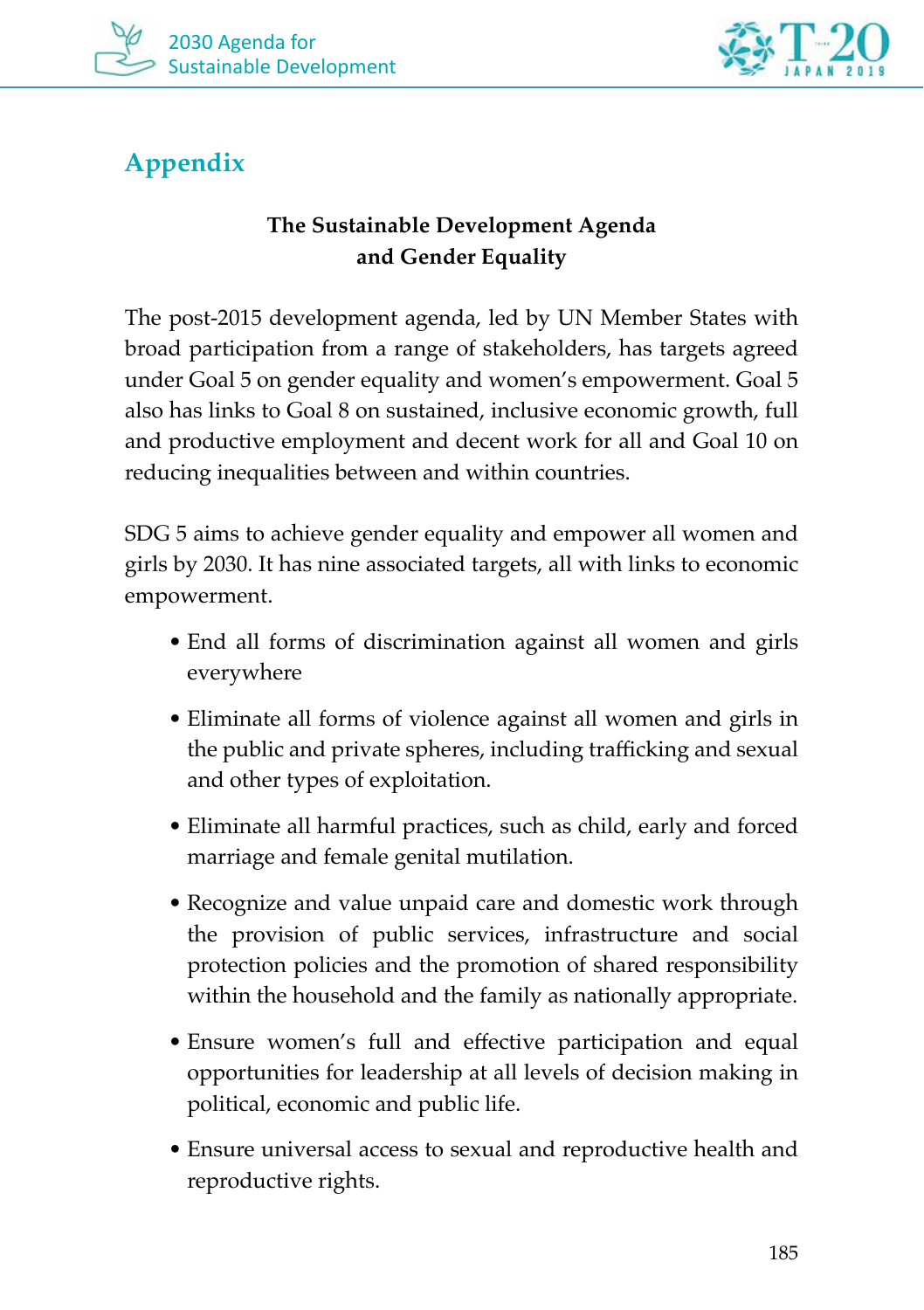

- Undertake reforms to give women equal rights to economic resources, as well as access to ownership and control over land and other forms of property, financial services, inheritance and natural resources, in accordance with national laws.
- Enhance the use of enabling technology, in particular information and communications technology, to promote the empowerment of women.
- Adopt and strengthen sound policies and enforceable legislation for the promotion of gender equality and the empowerment of all women and girls at all levels.
- Addressing gender disparities is recognized in SDG 8 for decent work and economic growth through "full and productive employment and decent work for all women and men, including for young people and persons with disabilities, and equal pay for work of equal value" (Target 8.5) and to "protect labour rights and promote safe and secure working environments for all workers, including migrant workers, in particular women migrants, and those in precarious employment" (Target 8.8). SDG targets 1.3 and 10.4 underline the importance of social protection, with fiscal and wage policies, in addressing inequalities.
- Addressing gender disparities is also recognized in SDG 10 for reduced inequalities, by ensuring "equal opportunity and by reducing inequalities of outcome, including by eliminating discriminatory laws, policies and practices and promoting appropriate legislation, policies and action in this regard" (Target 10.3)—and in the revitalization of the Global Partnership for Sustainable Development in Goal 17.

Source: Box 1.1. Leave No One Behind: A Call to Action for Gender Equality and Women's Economic Empowerment. UN Secretary-General High Level Panel on Women's Economic Empowerment Report, 2016.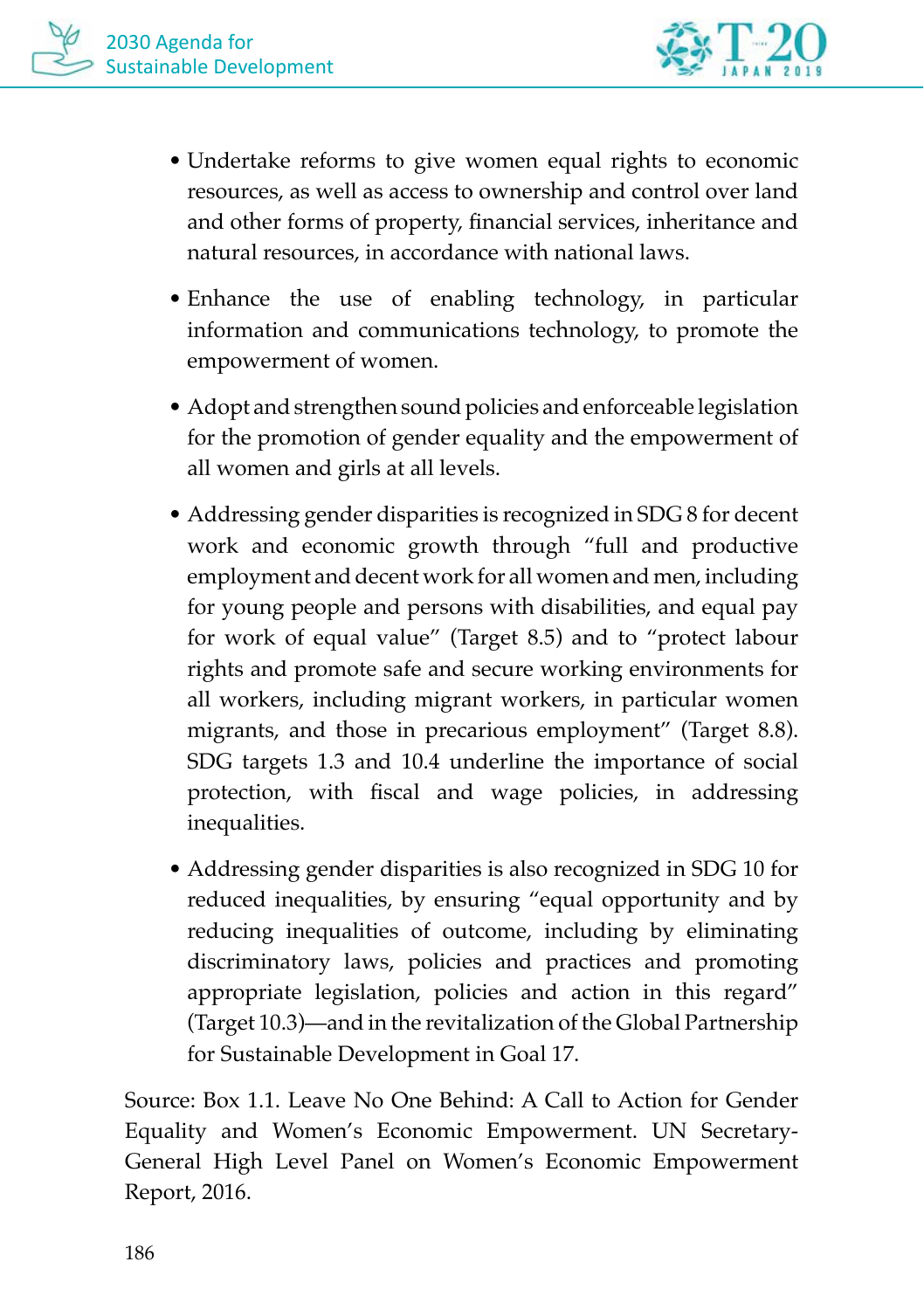



## SDG Goal 5 Targets and Indicators

| Targets                                                                                                                                                                                                                                                                     | Indicators                                                                                                                                                                                                                                                                                                                                                                                                                                                            |
|-----------------------------------------------------------------------------------------------------------------------------------------------------------------------------------------------------------------------------------------------------------------------------|-----------------------------------------------------------------------------------------------------------------------------------------------------------------------------------------------------------------------------------------------------------------------------------------------------------------------------------------------------------------------------------------------------------------------------------------------------------------------|
| 5.1<br>End all forms of discrimination against<br>all women and girls everywhere                                                                                                                                                                                            | 5.1.1<br>Whether or not legal frameworks are in<br>place to promote, enforce and monitor<br>equality and non-discrimination on the<br>basis of sex                                                                                                                                                                                                                                                                                                                    |
| 5.2<br>Eliminate all forms of violence against<br>all women and girls in the public and<br>private spheres, including trafficking and<br>sexual and other types of exploitation                                                                                             | 5.2.1<br>Proportion of ever-partnered women and<br>girls aged 15 years and older subjected<br>to physical, sexual or psychological<br>violence by a current or former intimate<br>partner in the previous 12 months, by<br>form of violence and by age<br>5.2.2<br>Proportion of women and girls aged<br>15 years and older subjected to sexual<br>violence by persons other than an<br>intimate partner in the previous 12<br>months, by age and place of occurrence |
| 5.3<br>Eliminate all harmful practices, such<br>as child, early and forced marriage and<br>female genital mutilation                                                                                                                                                        | 5.3.1<br>Proportion of women aged 20-24 years<br>who were married or in a union before<br>age 15 and before age 18<br>5.3.2<br>Proportion of girls and women aged 15-<br>49 years who have undergone female<br>genital mutilation/cutting, by age                                                                                                                                                                                                                     |
| 5.4<br>Recognize and value unpaid care and<br>domestic work through the provision of<br>public services, infrastructure and social<br>protection policies and the promotion<br>of shared responsibility within the<br>household and the family as nationally<br>appropriate | 5.4.1<br>Proportion of time spent on unpaid<br>domestic and care work, by sex, age and<br>location                                                                                                                                                                                                                                                                                                                                                                    |
| 5.5<br>Ensure women's full and effective<br>participation and equal opportunities<br>for leadership at all levels of decision-<br>making in political, economic and public<br>life                                                                                          | 5.5.1<br>Proportion of seats held by women<br>in national parliaments and local<br>governments<br>5.5.2<br>Proportion of women in managerial<br>positions                                                                                                                                                                                                                                                                                                             |